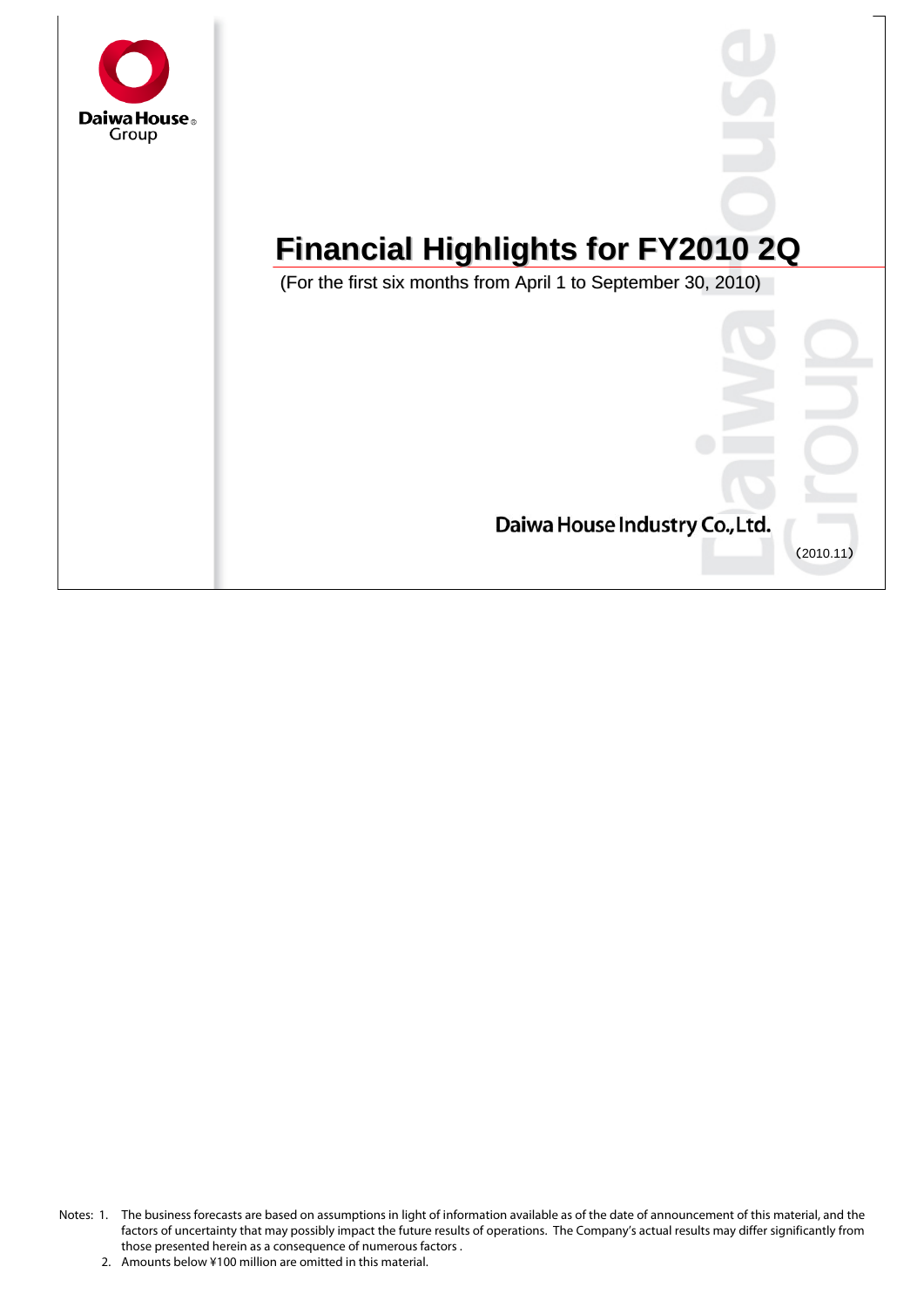#### Daiwa House Group

 $(4$  hillion)

## 1**. Summary of Account Settlement in FY2010 2Q: Overview**

#### **F** For the first six months ended Sept. 30, 2009 and 2010

|                                  |           |              |         |       |                  |           |         | $T$ $\sim$ $T$ $\sim$ $T$ |
|----------------------------------|-----------|--------------|---------|-------|------------------|-----------|---------|---------------------------|
|                                  |           | Consolidated |         |       | Non-consolidated |           |         |                           |
|                                  | 2Q FY2009 | 2Q FY2010    | YOY     |       | 2Q FY2009        | 2Q FY2010 | YOY     |                           |
|                                  |           |              | Amounts | Ratio |                  |           | Amounts | Ratio                     |
| Net sales                        | 804.4     | 821.9        | 17.4    | 2.2%  | 532.4            | 514.9     | $-17.5$ | $-3.3%$                   |
| <b>Operating income</b>          | 38.7      | 46.8         | 8.0     | 20.8% | 29.1             | 32.0      | 2.9     | 10.2%                     |
| Ordinary income                  | 38.7      | 47.5         | 8.8     | 22.8% | 31.3             | 37.6      | 6.3     | 20.3%                     |
| Net income                       | 21.3      | 28.9         | 7.5     | 35.4% | 19.2             | 25.7      | 6.4     | 33.8%                     |
| Basic net income per share $(4)$ | 36.88     | 49.93        | 13.05   | 35.4% |                  |           |         |                           |

#### **At March 31, 2010 and Sept. 30, 2010**

| <b>L</b> At March 31, 2010 and Sept. 30, 2010 |          |                              | (¥ billion) |       |                              |         |         |       |  |
|-----------------------------------------------|----------|------------------------------|-------------|-------|------------------------------|---------|---------|-------|--|
|                                               |          | <b>Consolidated</b>          |             |       | Non-consolidated             |         |         |       |  |
|                                               |          | Mar. 31, 2010 Sept. 30, 2010 | Changes     |       | Mar. 31, 2010 Sept. 30, 2010 |         | Changes |       |  |
|                                               |          |                              | Amounts     | Ratio |                              |         | Amounts | Ratio |  |
| <b>Total assets</b>                           | 1,916.9  | 1.940.4                      | 23.5        | 1.2%  | 1.418.1                      | 1.435.2 | 17.0    | 1.2%  |  |
| Net assets                                    | 617.7    | 635.3                        | 17.5        | 2.8%  | 545.3                        | 560.9   | 15.6    | 2.9%  |  |
| Net assets per share $(\frac{1}{2})$          | 1,065.15 | 1,095.53                     | 30.38       | 2.9%  |                              |         |         |       |  |

**Daiwa House Group: Financial Highlights FY2010 2Q © 2010 Daiwa House Industry Co., Ltd. All rights reserved. 1**

## 【MEMO】

- **Net sales increased 2.2% yoy, mainly due to an increase of the net sales in the Rental Housing segment. Operating income increased 20.8% yoy, mainly due to the improvement of the cost-of-sales ratio.**
- Net income increased 35.4% yoy, due to an increase in the operating income, in spite of the posting of ¥0.7 **billion in the operating expenses and ¥2.8 billion in the extraordinary losses by the application of accounting standard for asset retirement obligations.**





#### **Group companies**

|                        | Term           | Parent Company<br>(Daiwa House Industry) | Consolidated<br>subsidiaries | Equity-method<br>affiliates | Unconsolidated<br>subsidiary                  | Total |
|------------------------|----------------|------------------------------------------|------------------------------|-----------------------------|-----------------------------------------------|-------|
|                        | Mar .31, 2010  |                                          | 59                           | 13                          |                                               | 74    |
| Number of<br>companies | Sept. 30, 2010 |                                          | 59                           | 13                          |                                               | 74    |
|                        | Change         |                                          |                              | $\overline{\phantom{0}}$    |                                               |       |
|                        | Notes          |                                          | Exclusion: 1<br>Inclusion: 1 |                             | Daiwa House REIT<br>Investment<br>Corporation |       |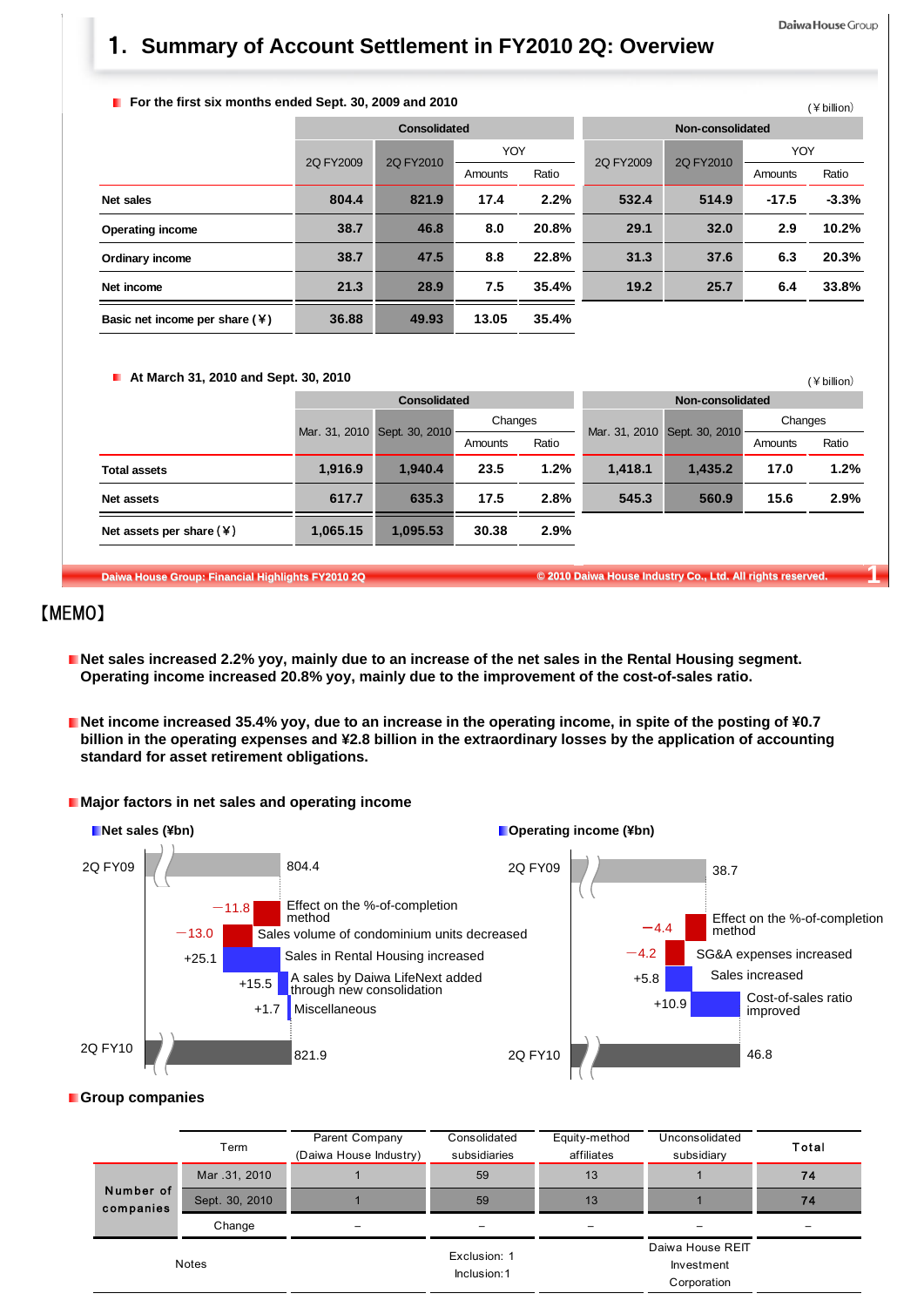## 2**. Summary of Profits** (for the First Six Months Ended September 30, 2010)

|                                                         |                |             |                                     |             |                |             |            | (¥ billion) |
|---------------------------------------------------------|----------------|-------------|-------------------------------------|-------------|----------------|-------------|------------|-------------|
|                                                         |                | 2Q FY2009   |                                     |             | 2Q FY2010      |             |            |             |
|                                                         | <b>Results</b> | Composition | Initially forecasted<br>in May 2010 | Composition | <b>Results</b> | Composition | <b>YOY</b> | $(B)-(A)$   |
|                                                         |                |             | (A)                                 |             | (B)            |             | Amounts    | Amounts     |
| <b>Net sales</b>                                        | 804.4          | 100.0%      | 768.0                               | 100.0%      | 821.9          | 100.0%      | 17.4       | 53.9        |
| Cost of sales                                           | 645.2          | 80.2%       | 609.5                               | 79.4%       | 650.3          | 79.1%       | 5.1        | 40.8        |
| Gross profit                                            | 159.1          | 19.8%       | 158.5                               | 20.6%       | 171.5          | 20.9%       | 12.3       | 13.0        |
| SG&A expenses                                           | 120.4          | 15.0%       | 124.0                               | 16.1%       | 124.7          | 15.2%       | 4.2        | 0.7         |
| <b>Operating income</b>                                 | 38.7           | 4.8%        | 34.5                                | 4.5%        | 46.8           | 5.7%        | 8.0        | 12.3        |
| Non-operating income                                    | 6.1            | 0.8%        | 4.8                                 | 0.6%        | 6.7            | 0.8%        | 0.5        | 1.9         |
| Non-operating<br>expenses                               | 6.1            | 0.8%        | 7.3                                 | 0.9%        | 6.0            | 0.7%        | $-0.1$     | $-1.2$      |
| Ordinary income                                         | 38.7           | 4.8%        | 32.0                                | 4.2%        | 47.5           | 5.8%        | 8.8        | 15.5        |
| Extraordinary income                                    | 0.2            | $0.0\%$     |                                     |             | 0.5            | 0.1%        | 0.3        | 0.5         |
| <b>Extraordinary losses</b>                             | 0.8            | 0.1%        | 5.0                                 | 0.7%        | 6.3            | 0.8%        | 5.4        | 1.3         |
| Income before income<br>taxes and minority<br>interests | 38.0           | 4.7%        | 27.0                                | 3.5%        | 41.8           | 5.1%        | 3.7        | 14.8        |
| Net income                                              | 21.3           | 2.7%        | 14.0                                | 1.8%        | 28.9           | 3.5%        | 7.5        | 14.9        |

**Daiwa House Group: Financial Highlights FY2010 2Q © 2010 Daiwa House Industry Co., Ltd. All rights reserved. 2**

## 【MEMO】

#### **(Reference) Effect on the percentage-of-completion method**

Excluding the effect of percentage-of-completion method, net sales increased by ¥29.2 billion, operating income increased by ¥12.4 billion, ordinary income increased by ¥13.1 billion.

|                  |                |                                                 |                |                                      |                                                 |                                   |                           |                            | $\angle$ bn) |
|------------------|----------------|-------------------------------------------------|----------------|--------------------------------------|-------------------------------------------------|-----------------------------------|---------------------------|----------------------------|--------------|
|                  |                | 2Q FY2009                                       |                | FY2009<br>(Full Year)                |                                                 |                                   | Comparison                |                            |              |
|                  |                | (Reference) Effect on<br>%-of-completion method | <b>Results</b> | (Reference)<br>Effect on<br>$%$ -of- | (Reference)<br>Effect on %-of-completion method |                                   | <b>Results</b>            | of "before<br>application" |              |
|                  | Amounts<br>(A) | Before<br>application (B)                       | $(A) + (B)$    | completion<br>method (C)             | Amounts<br>(D)                                  | Amounts, net<br>$(E) = (D) - (C)$ | Before<br>application (F) | $(E) + (F)$                | $(F) - (B)$  |
| Net sales        | 26.2           | 778.1                                           | 804.4          | 38.5                                 | 53.0                                            | 14.4                              | 807.4                     | 821.9                      | 29.2         |
| Operating income | 5.7            | 32.9                                            | 38.7           | 7.6                                  | 9.0                                             | 1.3                               | 45.4                      | 46.8                       | 12.4         |
| Ordinary income  | 5.7            | 32.9                                            | 38.7           | 7.6                                  | 9.0                                             | 1.3                               | 46.1                      | 47.5                       | 13.1         |

| <b>SG&amp;A expenses</b>                |         |         | (¥bn)   |
|-----------------------------------------|---------|---------|---------|
|                                         | 2Q FY09 | 2Q FY10 | Changes |
| Personnel costs (incl. welfare expense) | 71.3    | 73.3    | 2.0     |
| Advertising & promotion expenses        | 12.2    | 12.7    | 0.5     |
| Sales commission                        | 5.3     | 5.7     | 0.4     |
| Communication & transportation expenses | 6.3     | 6.7     | 0.3     |
| <b>Others</b>                           | 25.2    | 26.1    | 0.8     |
| Total                                   | 120.4   | 124.7   | 4.2     |

#### **Extraordinary losses**

|                                                                                            |         |         | (¥bn)   |
|--------------------------------------------------------------------------------------------|---------|---------|---------|
|                                                                                            | 2Q FY09 | 2Q FY10 | Changes |
| Loss on adjustment for changese of accounting<br>standard for asset retirement obligations |         | 2.8     | 2.8     |
| Impairment loss of noncurrent assets                                                       | 0.1     | 0.8     | 0.6     |
| Loss on valuation of investment secuirites                                                 | 0.4     | 0.9     | 0.5     |

Main assets: Assets for the rental buildings: ¥ 0.7 billion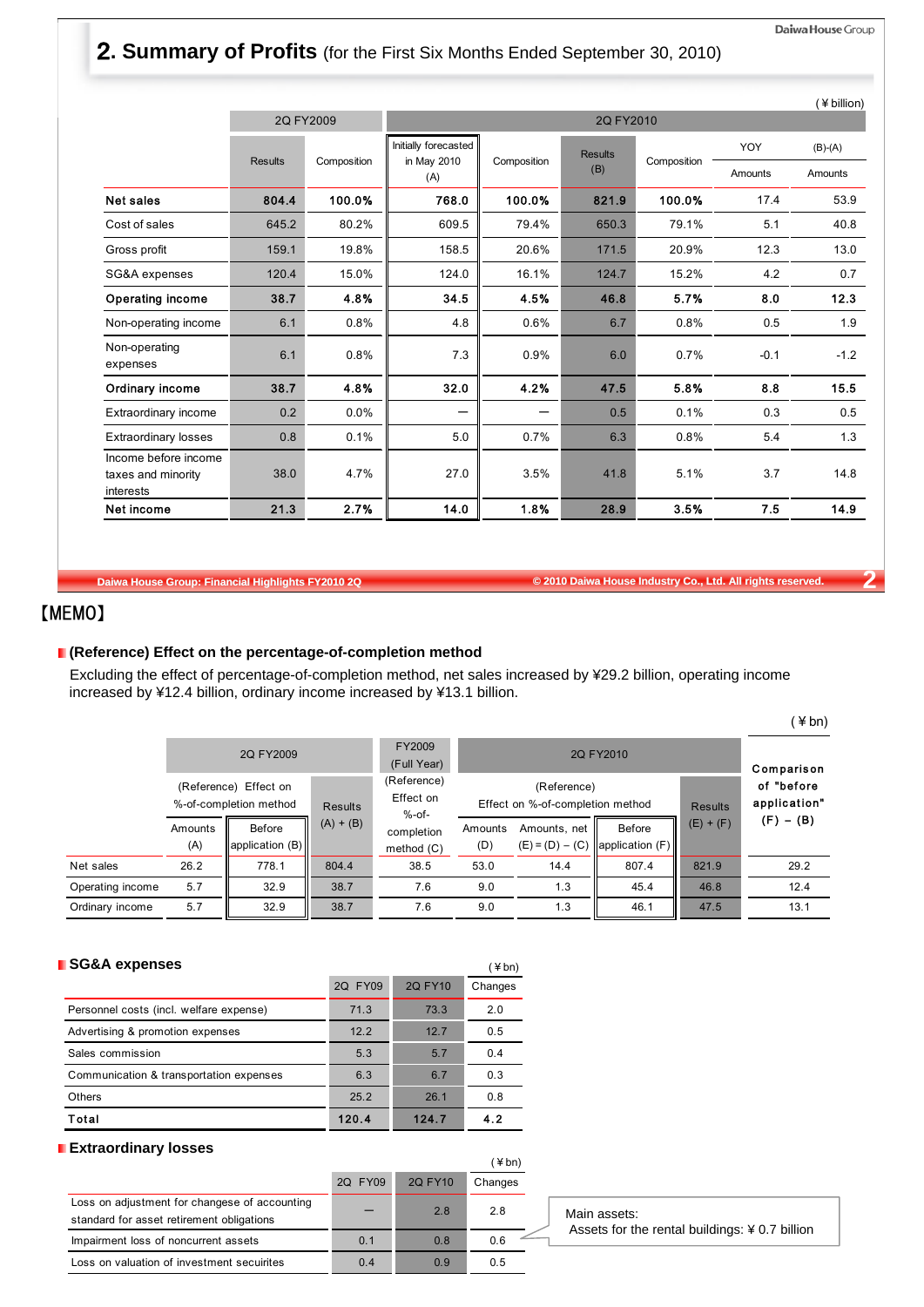## Daiwa House Group 3**. Business Segment Information (New 8 Business Segments)** ① **Sales**

|              |                                 |                |           |                |             |         |         |                                                  | (¥ billion) |  |  |  |
|--------------|---------------------------------|----------------|-----------|----------------|-------------|---------|---------|--------------------------------------------------|-------------|--|--|--|
|              |                                 | 2Q FY2009      |           | 2Q FY2010      |             |         |         |                                                  |             |  |  |  |
|              |                                 | <b>Results</b> | Initial   | <b>Results</b> | Composition | YOY     |         | Comparison with<br>Initial forecasts and results |             |  |  |  |
|              |                                 |                | forecasts |                |             | Amounts | Ratio   | Amounts                                          | Ratio       |  |  |  |
|              | Single-Family Houses            | 172.6          | 154.0     | 161.5          | 19.6%       | $-11.1$ | $-6.4%$ | 7.5                                              | 4.9%        |  |  |  |
|              | <b>Rental Housing</b>           | 223.8          | 219.5     | 243.8          | 29.6%       | 19.9    | 8.9%    | 24.3                                             | 11.1%       |  |  |  |
|              | Condominiums                    | 54.3           | 50.0      | 56.8           | 6.9%        | 2.4     | 4.5%    | 6.8                                              | 13.6%       |  |  |  |
|              | <b>Existing Home Business</b>   | 20.7           | 25.5      | 28.5           | 3.5%        | 7.7     | 37.3%   | 3.0                                              | 11.8%       |  |  |  |
| <b>Sales</b> | <b>Commercial Facilities</b>    | 140.9          | 134.0     | 133.8          | 16.3%       | $-7.1$  | $-5.1%$ | $-0.1$                                           | $-0.1%$     |  |  |  |
|              | Business & Corporate Facilities | 99.8           | 87.0      | 98.5           | 12.0%       | $-1.2$  | $-1.3%$ | 11.5                                             | 13.3%       |  |  |  |
|              | Health & Leisure                | 29.3           | 29.5      | 30.2           | 3.7%        | 0.8     | 2.9%    | 0.7                                              | 2.4%        |  |  |  |
|              | <b>Other Businesses</b>         | 104.0          | 108.5     | 109.0          | 13.3%       | 4.9     | 4.8%    | 0.5                                              | 0.5%        |  |  |  |
|              | (Adjustment)                    | (41.4)         | (40.0)    | (40.4)         | $-4.9%$     | 0.9     |         | $-0.4$                                           |             |  |  |  |
|              | Total                           | 804.4          | 768.0     | 821.9          | 100.0%      | 17.4    | 2.2%    | 53.9                                             | 7.0%        |  |  |  |

Note: Sales by segment are shown prior to consolidation adjustment.

**Daiwa House Group: Financial Highlights FY2010 2Q © 2010 Daiwa House Industry Co., Ltd. All rights reserved. 3**

 $(\lambda)$ 

## 【MEMO】

#### **(Reference) Effect on the percentage-of-completion method**

|                                    |                |                                                 |                |                                |                                                 |                                   |                           |                            | ∓ DII)      |
|------------------------------------|----------------|-------------------------------------------------|----------------|--------------------------------|-------------------------------------------------|-----------------------------------|---------------------------|----------------------------|-------------|
|                                    |                | 2Q FY2009                                       |                | FY2009<br>(Full Year)          | 2Q FY2010                                       |                                   |                           |                            | Comparison  |
|                                    |                | (Reference) Effect on<br>%-of-completion method | <b>Results</b> | (Reference)<br>Effect on %-of- | (Reference)<br>Effect on %-of-completion method |                                   | <b>Results</b>            | of "before<br>application" |             |
|                                    | Amounts<br>(A) | Before<br>application (B)                       | $(A) + (B)$    | completion<br>method (C)       | Amounts<br>(D)                                  | Amounts, net<br>$(E) = (D) - (C)$ | Before<br>application (F) | $(E) + (F)$                | $(F) - (B)$ |
| Single-Family Houses               | 6.7            | 165.9                                           | 172.6          | 5.3                            | 8.0                                             | 2.7                               | 158.7                     | 161.5                      | $-7.1$      |
| Rental Housing                     | 5.4            | 218.4                                           | 223.8          | 8.7                            | 9.1                                             | 0.3                               | 243.5                     | 243.8                      | 25.0        |
| Condominiums                       | 0.0            | 54.2                                            | 54.3           | 0.1                            | 0.1                                             | 0.0                               | 56.7                      | 56.8                       | 2.5         |
| <b>Existing Home Business</b>      |                | 20.7                                            | 20.7           | 0.2                            | 0.3                                             | 0.1                               | 28.3                      | 28.5                       | 7.5         |
| <b>Commercial Facilities</b>       | 6.1            | 134.8                                           | 140.9          | 8.3                            | 10.2                                            | 1.8                               | 131.9                     | 133.8                      | $-2.8$      |
| Business & Corporate<br>Facilities | 7.8            | 91.9                                            | 99.8           | 15.6                           | 24.7                                            | 9.1                               | 89.4                      | 98.5                       | $-2.5$      |
| Health & Leisure                   |                | 29.3                                            | 29.3           |                                |                                                 |                                   | 30.2                      | 30.2                       | 0.8         |
| <b>Other Businesses</b>            | 0.0            | 104.0                                           | 104.0          | 0.1                            | 0.3                                             | 0.1                               | 108.8                     | 109.0                      | 4.7         |
| (Adjustment)                       |                | (41.4)                                          | (41.4)         |                                |                                                 |                                   | (40.4)                    | (40.4)                     | 0.9         |
| Total                              | 26.2           | 778.1                                           | 804.4          | 38.5                           | 53.0                                            | 14.4                              | 807.4                     | 821.9                      | 29.2        |

Note: Sales by segment are shown prior to consolidation adjustment.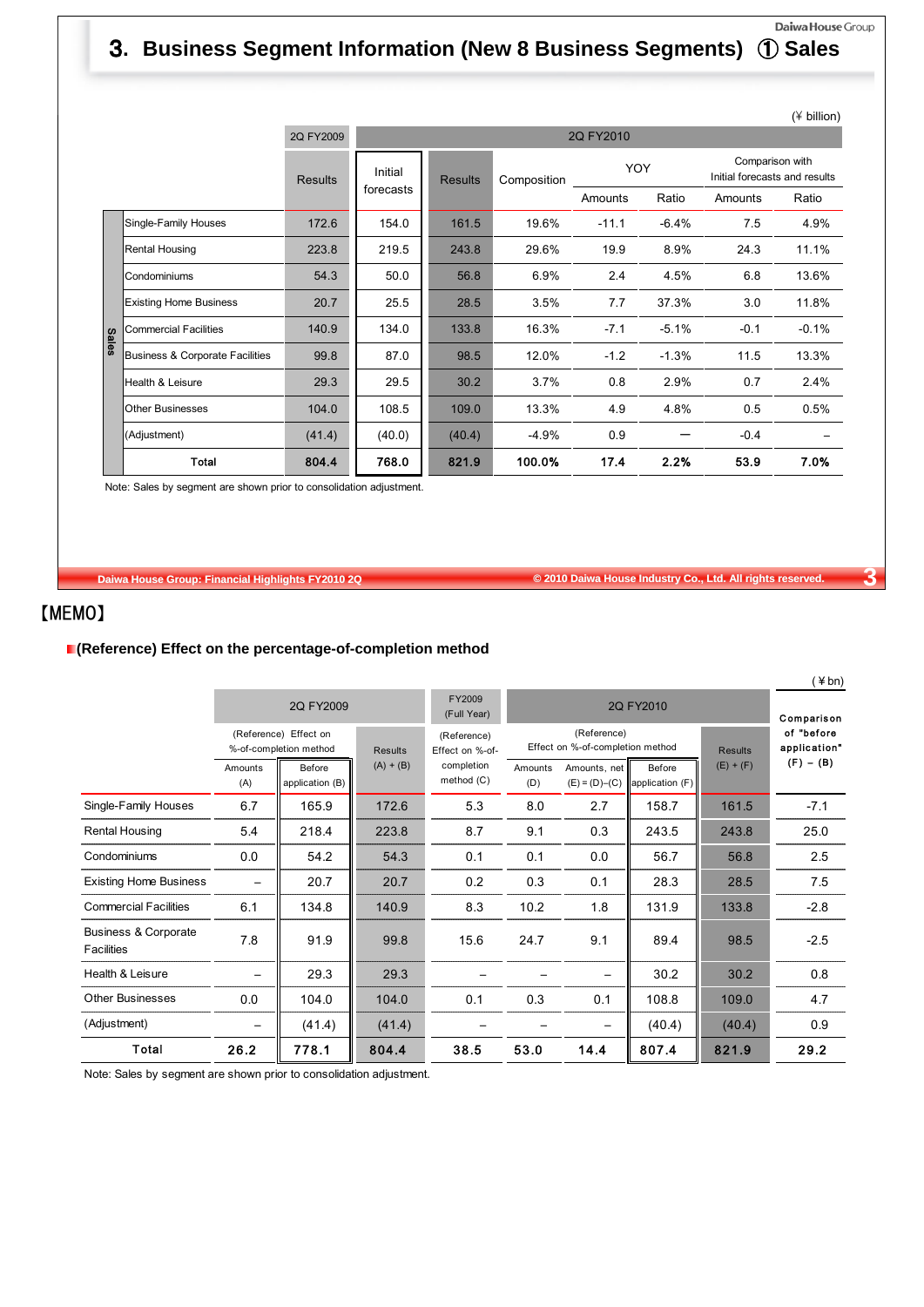## 3**. Business Segment Information (New 8 Business Segments)** ② **Operating Income/Loss**

|             |                                            |                |           |                |             |            |           |                                                  | (¥ billion) |
|-------------|--------------------------------------------|----------------|-----------|----------------|-------------|------------|-----------|--------------------------------------------------|-------------|
|             |                                            | 2Q FY2009      |           |                |             |            | 2Q FY2010 |                                                  |             |
|             |                                            | <b>Results</b> | Initial   | <b>Results</b> | Composition | <b>YOY</b> |           | Comparison with<br>initial forecasts and results |             |
|             |                                            |                | forecasts |                |             | Amounts    | Ratio     | Amounts                                          | Ratio       |
|             | Single-Family Houses                       | 4.3            | 3.5       | 7.2            | 15.5%       | 2.8        | 65.0%     | 3.7                                              | 107.3%      |
|             | Rental Housing                             | 20.0           | 16.0      | 24.0           | 51.4%       | 4.0        | 20.0%     | 8.0                                              | 50.5%       |
|             | Condominiums                               | $-5.2$         | $-1.1$    | $-0.2$         | $-0.6%$     | 4.9        |           | 0.8                                              |             |
| Operating   | <b>Existing Home Business</b>              | 0.5            | 1.6       | 1.9            | 4.1%        | 1.3        | 253.9%    | 0.3                                              | 19.2%       |
|             | <b>Commercial Facilities</b>               | 17.1           | 15.0      | 16.9           | 36.3%       | $-0.1$     | $-1.1%$   | 1.9                                              | 13.3%       |
| Income/loss | <b>Business &amp; Corporate Facilities</b> | 11.8           | 9.8       | 8.2            | 17.7%       | $-3.5$     | $-30.1%$  | $-1.5$                                           | $-15.5%$    |
|             | Health & Leisure                           | $-0.1$         | 0.0       | $-0.0$         | $-0.2%$     | 0.0        |           | $-0.0$                                           |             |
|             | <b>Other Businesses</b>                    | 1.3            | 1.5       | 1.1            | 2.4%        | $-0.1$     | $-14.7%$  | $-0.3$                                           | $-25.6%$    |
|             | (Adjustment)                               | (11.2)         | (11.8)    | (12.4)         | $-26.6%$    | $-1.2$     |           | $-0.6$                                           |             |
|             | Total                                      | 38.7           | 34.5      | 46.8           | 100.0%      | 8.0        | 20.8%     | 12.3                                             | 35.7%       |

Note: Operating income by segment are shown prior to consolidation adjustment.

**Daiwa House Group: Financial Highlights FY2010 2Q © 2010 Daiwa House Industry Co., Ltd. All rights reserved. 4**

 $(Y<sub>b</sub>)$ 

## 【MEMO】

#### **(Reference) Effect on the percentage-of-completion method**

|                                                      | 2Q FY2009<br>(Reference) Effect on |                           |                | FY2009<br>(Full Year)<br>(Reference) |                | $($ + $\cup$ $\cup$<br>Comparison<br>of "before |                           |                |              |
|------------------------------------------------------|------------------------------------|---------------------------|----------------|--------------------------------------|----------------|-------------------------------------------------|---------------------------|----------------|--------------|
|                                                      |                                    | %-of-completion method    | <b>Results</b> | Effect on %-of-                      |                | (Reference)<br>Effect on %-of-completion method |                           | <b>Results</b> | application" |
|                                                      | Amounts<br>(A)                     | Before<br>application (B) | $(A) + (B)$    | completion<br>method (C)             | Amounts<br>(D) | Amounts, net<br>$(E) = (D) - (C)$               | Before<br>application (F) | $(E) + (F)$    | $(F) - (B)$  |
| Single-Family Houses                                 | 1.7                                | 2.6                       | 4.3            | 1.3                                  | 2.1            | 0.7                                             | 6.4                       | 7.2            | 3.8          |
| <b>Rental Housing</b>                                | 1.3                                | 18.7                      | 20.0           | 2.0                                  | 1.8            | $-0.1$                                          | 24.2                      | 24.0           | 5.5          |
| Condominiums                                         | 0.0                                | $-5.2$                    | $-5.2$         | 0.0                                  | 0.0            | 0.0                                             | $-0.2$                    | $-0.2$         | 4.9          |
| <b>Existing Home Business</b>                        |                                    | 0.5                       | 0.5            | 0.0                                  | 0.0            | 0.0                                             | 1.8                       | 1.9            | 1.3          |
| <b>Commercial Facilities</b>                         | 1.4                                | 15.7                      | 17.1           | 2.1                                  | 1.5            | $-0.5$                                          | 17.5                      | 16.9           | 1.8          |
| <b>Business &amp; Corporate</b><br><b>Facilities</b> | 1.1                                | 10.6                      | 11.8           | 2.0                                  | 3.2            | 1.2                                             | 7.0                       | 8.2            | $-3.6$       |
| Health & Leisure                                     |                                    | $-0.1$                    | $-0.1$         |                                      |                |                                                 | $-0.0$                    | $-0.0$         | 0.0          |
| <b>Other Businesses</b>                              | 0.0                                | 1.3                       | 1.3            | 0.0                                  | 0.0            | $-0.0$                                          | 1.1                       | 1.1            | $-0.1$       |
| (Adjustment)                                         |                                    | (11.2)                    | (11.2)         |                                      |                |                                                 | (12.4)                    | (12.4)         | $-1.2$       |
| Total                                                | 5.7                                | 32.9                      | 38.7           | 7.6                                  | 9.0            | 1.3                                             | 45.4                      | 46.8           | 12.4         |

Note: Operating income by segment are shown prior to consolidation adjustment.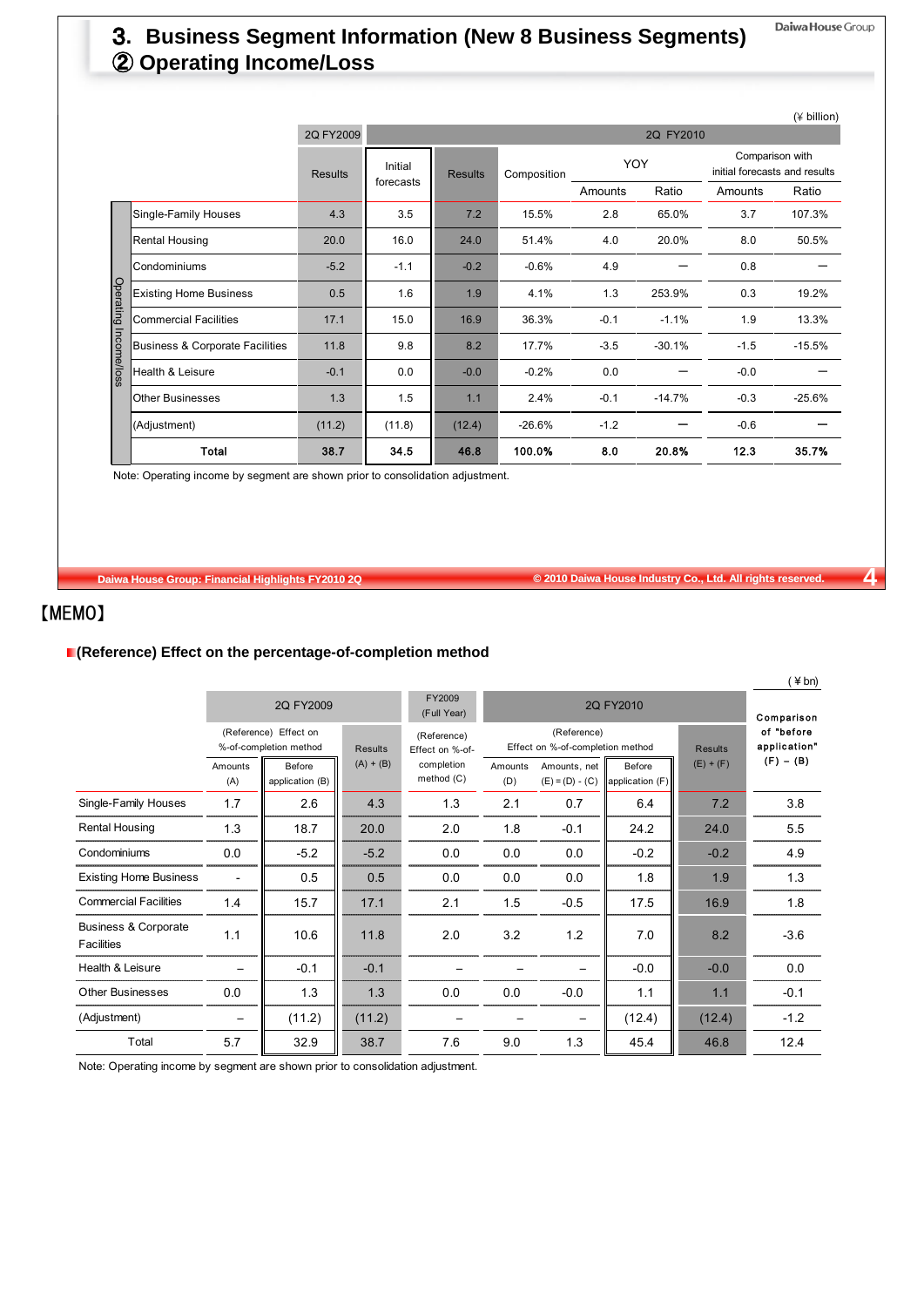## 4**. Consolidated Balance Sheets** ①**Assets**

|                                  |               |                |         | (¥ billion) |
|----------------------------------|---------------|----------------|---------|-------------|
|                                  | Mar. 31, 2010 | Sept. 30, 2010 | Changes |             |
|                                  |               |                | Amounts | Ratio       |
| <b>Current assets</b>            | 678.7         | 690.2          | 11.4    | 1.7%        |
| <b>Noncurrent assets</b>         | 1,238.1       | 1,250.2        | 12.0    | 1.0%        |
| Property, plant and<br>equipment | 778.6         | 780.0          | 1.4     | 0.2%        |
| Intangible assets                | 20.1          | 20.5           | 0.4     | 2.0%        |
| Investment and other<br>assets   | 439.4         | 449.6          | 10.2    | 2.3%        |
| <b>Total assets</b>              | 1,916.9       | 1,940.4        | 23.5    | 1.2%        |
|                                  |               |                |         |             |

**Daiwa House Group: Financial Highlights FY2010 2Q © 2010 Daiwa House Industry Co., Ltd. All rights reserved. 5**

### 【MEMO】

#### **Major factors in changes from the previous fiscal year-end**

- 【Current assets】 Cash and deposits increased by ¥18.7 billion, 10.4%.
- Inventories decreased by ¥8.5 billion, 2.9%, due to a decrease in the real estate for sale. 【Investment and other assets】

Investment securities increased by ¥4.6 billion, 4.5%, due to an additional investment. Lease deposits increased by ¥1.9 billion, 1.0%.

|                                                |          |           |         | (¥bn)    |
|------------------------------------------------|----------|-----------|---------|----------|
| <b>Inventories</b>                             | Mar. 31, | Sept. 30, | Changes |          |
|                                                | 2010     | 2010      | Amounts | Ratio    |
| Costs on uncompleted<br>construction contracts | 15.0     | 13.5      | $-1.5$  | $-10.1%$ |
| Land for sale                                  | 213.4    | 209.5     | $-3.8$  | $-1.8%$  |
| for houses                                     | 84.2     | 81.7      | $-2.5$  | $-3.1%$  |
| for condominiums                               | 85.7     | 87.8      | 2.1     | 2.5%     |
| <b>Buildings for sale</b>                      | 51.5     | 47.2      | $-4.2$  | $-8.2%$  |
| for houses                                     | 9.1      | 9.1       | $-0.0$  | $-0.3%$  |
| for condominiums                               | 36.6     | 33.6      | $-2.9$  | $-8.0\%$ |
| <b>Others</b>                                  | 19.9     | 20.9      | 1.0     | 5.3%     |
| Total                                          | 300.0    | 291.4     | $-8.5$  | $-2.9%$  |

Number of units of condominiums (construction completed) (including contract-completed units)



| <b>Noncurrent assets</b>         |          |           |         | (¥bn)   |                                                                                                                                            |
|----------------------------------|----------|-----------|---------|---------|--------------------------------------------------------------------------------------------------------------------------------------------|
|                                  | Mar. 31, | Sept. 30, | Changes |         |                                                                                                                                            |
|                                  | 2010     | 2010      | Amounts | Ratio   | Main properties/reasons                                                                                                                    |
| Buildings & structures           | 333.7    | 345.1     | 11.4    |         | $3.4\%$ increased by ¥ $\overline{15.2}$ billion as a result of the application of<br>accounting standard for asset retirement obligations |
| Land                             | 389.5    | 383.0     | $-6.5$  | $-1.7%$ |                                                                                                                                            |
| Other                            | 55.2     | 51.8      | $-3.4$  | $-6.2%$ |                                                                                                                                            |
| Property, plant and<br>equipment | 778.6    | 780.0     | 1.4     | 0.2%    |                                                                                                                                            |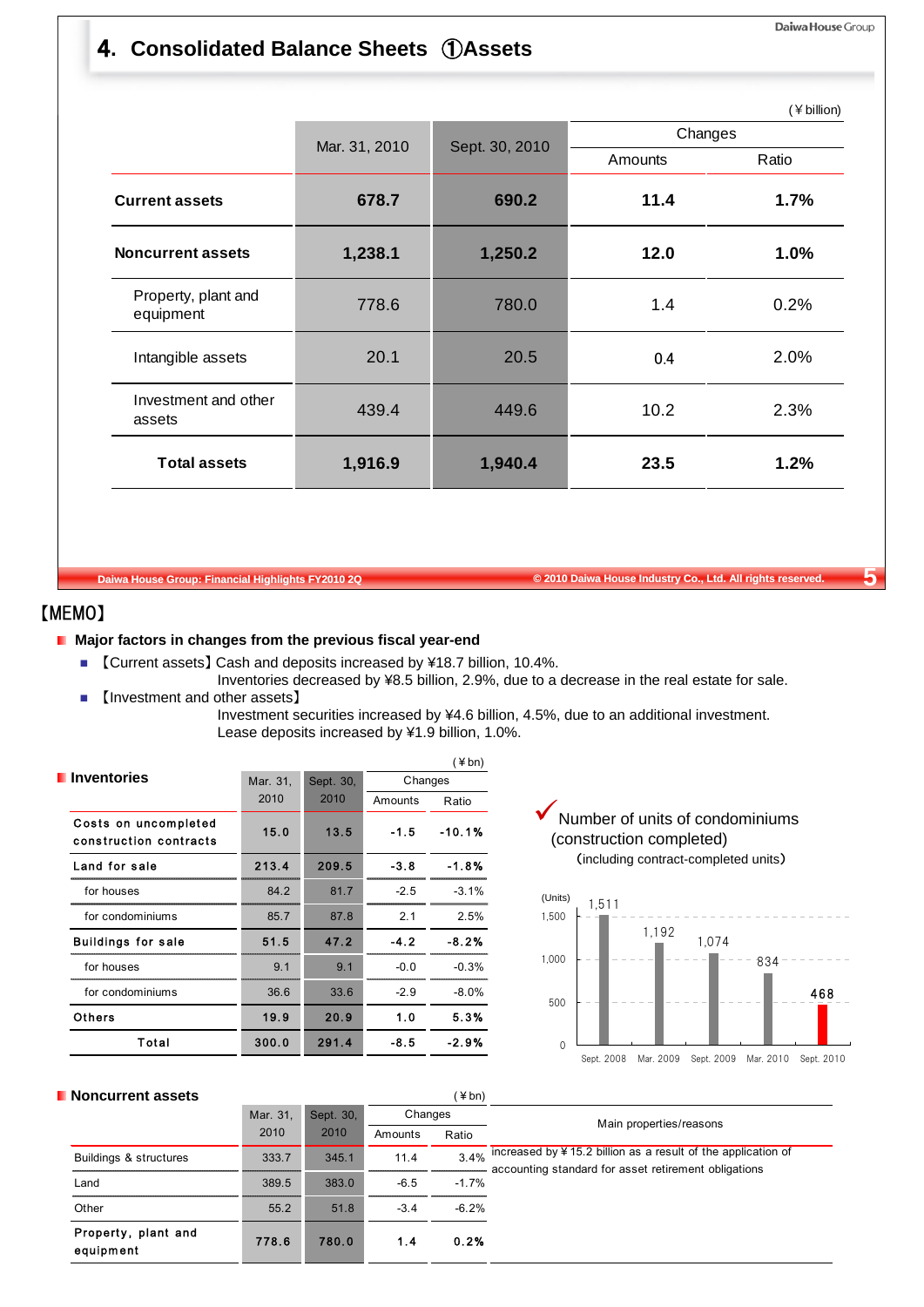## 4**. Consolidated Balance Sheets** ②**Liabilities and Net Assets**

|                                              |               |                |         | (¥ billion) |
|----------------------------------------------|---------------|----------------|---------|-------------|
|                                              | Mar. 31, 2010 | Sept. 30, 2010 |         | Changes     |
|                                              |               |                | Amounts | Ratio       |
| <b>Liabilities</b>                           | 1,299.1       | 1,305.1        | 5.9     | 0.5%        |
| <b>Current liabilities</b>                   | 344.6         | 325.0          | $-19.5$ | $-5.7%$     |
| Noncurrent liabilities                       | 954.5         | 980.1          | 25.5    | 2.7%        |
| <b>Net assets</b>                            | 617.7         | 635.3          | 17.5    | 2.8%        |
| Shareholders' equity                         | 692.4         | 699.6          | 7.1     | 1.0%        |
| Valuation & translation<br>adjustments       | $-75.6$       | $-65.2$        | 10.4    |             |
| Minority interests                           | 0.9           | 0.9            | 0.0     | 1.6%        |
| <b>Total liabilities &amp;</b><br>net assets | 1,916.9       | 1,940.4        | 23.5    | 1.2%        |

**Daiwa House Group: Financial Highlights FY2010 2Q © 2010 Daiwa House Industry Co., Ltd. All rights reserved. 6**

## 【MEMO】

### **Major factors in changes from the previous fiscal year-end**

- 【Current liabilities】 Notes payable, accounts payable for construction contracts and other, and income taxes payable decreased by ¥21.1 billion, 15.3%.
- 【Current & noncurrent liabilities】
	- ¥23.0 billion posted in the asset retirement obligations, including ¥1.5 billion in the current liabilities and ¥21.5 billion in the noncurrent liabilities.
- 【Valuation & translation adjustments】

Land revaluation differences decreased by ¥11.8 billion.

|                                               |          |           |            | $(*bn)$  |
|-----------------------------------------------|----------|-----------|------------|----------|
|                                               | Mar. 31, | Sept. 30, | Changes    |          |
|                                               | 2010     | 2010      | Amounts    | Ratio    |
| Short-term loans payable                      | 14.7     | 7.7       | $-6.9$     | $-47.3%$ |
| Current portion of long-term loans<br>payable | 2.9      | 8.5       | 5.6        | 195.6%   |
| Bonds payable                                 | 105.3    | 105.3     |            |          |
| Long-term loans payable                       | 335.3    | 335.6     | 0.2        | 0.1%     |
| <b>Total</b> (excl. lease obligations)        | 458.3    | 457.3     | $-1.0$     | $-0.2%$  |
| Debt-equity ratio                             | 0.74     | 0.72      | $-0.02$ pt |          |
| Net debt-equity ratio                         | 0.45     | 0.41      | -0.04 pt   |          |
| Net asset ratio                               | 32.2%    | 32.7%     | $0.5$ pt   |          |



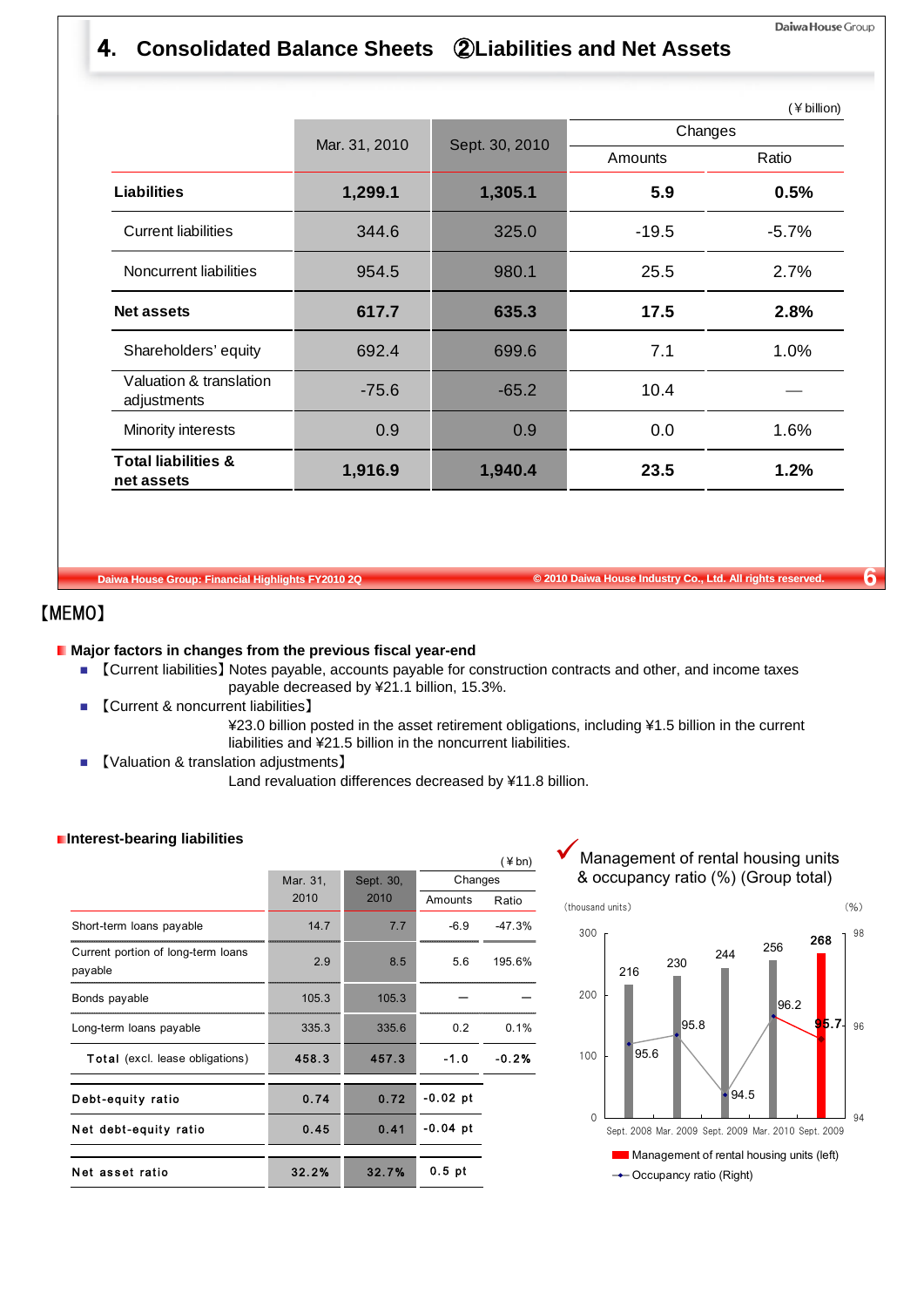## 5**. Full-Year Forecasts for FY2010** ① **Business Performance**

|                                                      |                       |             |                                       |             |                                             |                    |                                |         |                                | $(\tau$ billion $\tau$ |
|------------------------------------------------------|-----------------------|-------------|---------------------------------------|-------------|---------------------------------------------|--------------------|--------------------------------|---------|--------------------------------|------------------------|
|                                                      |                       | FY2009      |                                       |             |                                             | FY2010 (Forecasts) |                                |         |                                |                        |
|                                                      | <b>Results</b><br>(A) | Composition | Amounts<br>initially<br>forecasted in | Composition | <b>Forecasts</b><br>revised in<br>Nov. 2010 | Composition        | Comparison with<br>$(C) - (A)$ |         | Comparison with<br>$(C) - (B)$ |                        |
|                                                      |                       |             | May 2010 (B)                          |             | (C)                                         |                    | <b>Amounts</b>                 | Ratio   | Amounts                        | Ratio                  |
| <b>Net sales</b>                                     | 1,609.8               | 100.0%      | 1.610.0                               | 100.0%      | 1,660.0                                     | 100.0%             | 50.1                           | 3.1%    | 50.0                           | 3.1%                   |
| Cost of sales                                        | 1,303.8               | 81.0%       | 1,296.0                               | 80.5%       | 1,325.2                                     | 79.8%              | 21.3                           | 1.6%    | 29.2                           | 2.3%                   |
| Gross profit                                         | 306.0                 | 19.0%       | 314.0                                 | 19.5%       | 334.8                                       | 20.2%              | 28.7                           | 9.4%    | 20.8                           | 6.6%                   |
| SG&A expenses                                        | 243.2                 | 15.1%       | 248.0                                 | 15.4%       | 249.8                                       | 15.1%              | 6.5                            | 2.7%    | 1.8                            | 0.7%                   |
| <b>Operating income</b>                              | 62.7                  | 3.9%        | 66.0                                  | 4.1%        | 85.0                                        | 5.1%               | 22.2                           | 35.5%   | 19.0                           | 28.8%                  |
| Non-operating income                                 | 12.3                  | 0.7%        | 9.4                                   | 0.6%        | 12.0                                        | 0.7%               | $-0.3$                         | $-2.9%$ | 2.6                            | 27.7%                  |
| Non-operating expenses                               | 15.0                  | 0.9%        | 14.9                                  | 0.9%        | 17.0                                        | 1.0%               | 1.9                            | 13.1%   | 2.1                            | 14.1%                  |
| Ordinary income                                      | 60.0                  | 3.7%        | 60.5                                  | 3.8%        | 80.0                                        | 4.8%               | 19.9                           | 33.3%   | 19.5                           | 32.2%                  |
| Extraordinary income                                 | 0.2                   | 0.0%        |                                       | —           | 1.7                                         | 0.1%               | 1.4                            | 548.9%  | 1.7                            |                        |
| <b>Extraordinary losses</b>                          | 22.2                  | 1.3%        | 12.6                                  | 0.8%        | 22.0                                        | 1.3%               | $-0.2$                         | $-1.0%$ | 9.4                            | 74.6%                  |
| Income before income taxes<br>and minority interests | 38.0                  | 2.4%        | 47.9                                  | 3.0%        | 59.7                                        | 3.6%               | 21.6                           | 56.8%   | 11.8                           | 24.6%                  |
| Net income                                           | 19.1                  | 1.2%        | 24.0                                  | 1.5%        | 36.0                                        | 2.2%               | 16.8                           | 88.4%   | 12.0                           | 50.0%                  |

**Daiwa House Group: Financial Highlights FY2010 2Q © 2010 Daiwa House Industry Co., Ltd. All rights reserved. 7**

### 【MEMO】

#### **The forecasts revised in Nov. 2010:**

【Non-operating expenses】 ¥5.0 billion posted in the amortization of actuarial losses for employee's retirement benefits.

Although the unrecognized actuarial differences for employees' retirement benefits are posted lump-sum in the consolidated fiscal years that they occur, the forecasts do not include an operating gain or loss on pension assets, or actuarial differences arising from a change in discount rates in cases where the market interest rate diverges substantially from the discount rate used to calculate retirement benefit liabilities. In the future, financial market trends, including stock market trends, could have a material impact on the Group's business performance and financial standing.

■ 【Extraordinary losses】 ¥3.0 billion posted in the loss on sales and retirement of non-current assets, ¥15.1 billion posted in the impairment loss on non-current assets, ¥2.8 billion posted in the loss on adjustment for changes of accounting standard for asset retirement obligations, and ¥1.0 billion in the loss on valuation of investment securities

#### (**Reference**) **Effect on the percentage-of-completion method**

|                  |                |                                                 |                |                |                                                 |                           |                                           | ¥bn)        |  |  |
|------------------|----------------|-------------------------------------------------|----------------|----------------|-------------------------------------------------|---------------------------|-------------------------------------------|-------------|--|--|
|                  |                | FY2009                                          |                |                | FY2010 (Forecasts revised in Nov. 2010)         |                           |                                           |             |  |  |
|                  |                | (Reference) Effect on<br>%-of-completion method | <b>Results</b> |                | (Reference)<br>Effect on %-of-completion method | Amounts                   | Comparison<br>of "before<br>applications" |             |  |  |
|                  | Amounts<br>(A) | Before<br>application (B)                       | $(A) + (B)$    | Amounts<br>(C) | Amounts, net<br>$(D) = (C) - (A)$               | Before<br>application (E) | $(D) + (E)$                               | $(E) - (B)$ |  |  |
| Net sales        | 38.5           | .571.3                                          | 1.609.8        | 33.5           | $-5.0$                                          | 1.665.0                   | 1,660.0                                   | 93.6        |  |  |
| Operating income | 7.6<br>55.0    |                                                 | 62.7           | 6.7            | $-0.9$                                          | 85.9                      | 85.0                                      | 30.8        |  |  |
| Ordinary income  | 7.6            | 52.4                                            | 60.0           | 6.7            | $-0.9$                                          | 80.9                      | 80.0                                      | 28.4        |  |  |

 $(\nparallel$  hillion)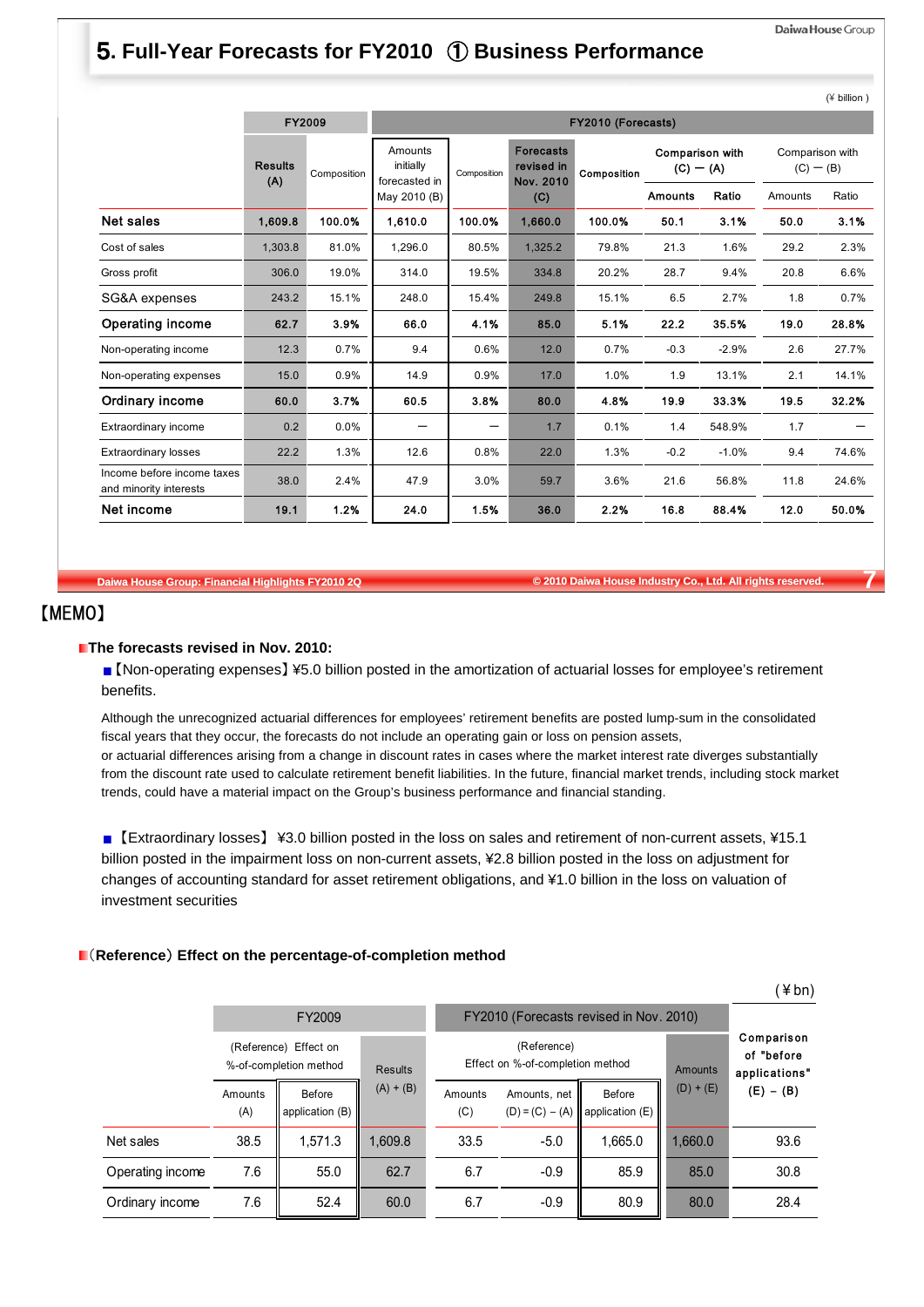#### Daiwa House Group

## 5**. Full-Year Forecasts for FY2010** ② **Segment Information**

|                       |                                            | FY2009                |                                                |                                   | FY2010 (Forecasts)        |                          |                           |          |
|-----------------------|--------------------------------------------|-----------------------|------------------------------------------------|-----------------------------------|---------------------------|--------------------------|---------------------------|----------|
|                       |                                            | <b>Results</b><br>(A) | Amounts initially<br>forecasted<br>in May 2010 | Forecasts revised<br>in Nov. 2010 | Comparison<br>$(C) - (A)$ |                          | Comparison<br>$(C) - (B)$ |          |
|                       |                                            |                       | (B)                                            | (C)                               | <b>Amounts</b>            | Ratio                    | Amounts                   | Ratio    |
|                       | Single-Family Houses                       | 325.9                 | 313.5                                          | 325.0                             | $-0.9$                    | $-0.3%$                  | 11.5                      | 3.7%     |
|                       | Rental Housing                             | 449.0                 | 474.5                                          | 480.5                             | 31.4                      | 7.0%                     | 6.0                       | 1.3%     |
|                       | Condominiums                               | 119.3                 | 116.0                                          | 133.5                             | 14.1                      | 11.9%                    | 17.5                      | 15.1%    |
|                       | <b>Existing Home Business</b>              | 46.9                  | 53.5                                           | 59.5                              | 12.5                      | 26.7%                    | 6.0                       | 11.2%    |
| Sales                 | <b>Commercial Facilities</b>               | 285.6                 | 279.5                                          | 276.0                             | $-9.6$                    | $-3.4%$                  | $-3.5$                    | $-1.3%$  |
|                       | <b>Business &amp; Corporate Facilities</b> | 196.2                 | 177.5                                          | 186.5                             | $-9.7$                    | $-5.0%$                  | 9.0                       | 5.1%     |
|                       | Health & Leisure                           | 57.1                  | 58.5                                           | 59.5                              | 2.3                       | 4.1%                     | 1.0                       | 1.7%     |
|                       | <b>Other Businesses</b>                    | 210.9                 | 219.0                                          | 221.0                             | 10.0                      | 4.8%                     | 2.0                       | 0.9%     |
|                       | (Adjustment)                               | (81.2)                | (82.0)                                         | (81.5)                            | $-0.2$                    |                          | 0.5                       |          |
|                       | Total                                      | 1,609.8               | 1,610.0                                        | 1,660.0                           | 50.1                      | 3.1%                     | 50.0                      | 3.1%     |
|                       | Single-Family Houses                       | 6.2                   | 6.7                                            | 14.8                              | 8.5                       | 138.5%                   | 8.1                       | 20.9%    |
|                       | Rental Housing                             | 38.6                  | 32.0                                           | 41.5                              | 2.8                       | 7.4%                     | 9.5                       | 29.7%    |
|                       | Condominiums                               | $-18.3$               | 0.1                                            | 3.0                               | 21.3                      | $\overline{\phantom{0}}$ | 2.9                       |          |
|                       | <b>Existing Home Business</b>              | 1.7                   | 3.5                                            | 4.0                               | 2.2                       | 130.0%                   | 0.5                       | 14.3%    |
|                       | <b>Commercial Facilities</b>               | 34.4                  | 31.0                                           | 32.5                              | $-1.9$                    | $-5.6%$                  | 1.5                       | 4.8%     |
| Operating income/loss | <b>Business &amp; Corporate Facilities</b> | 21.7                  | 14.0                                           | 12.0                              | $-9.7$                    | $-44.9%$                 | $-2.0$                    | $-14.3%$ |
|                       | Health & Leisure                           | $-0.5$                | 0.0                                            | 0.0                               | 0.5                       | $\overline{\phantom{0}}$ | $\equiv$                  |          |
|                       | <b>Other Businesses</b>                    | 1.0                   | 2.7                                            | 2.7                               | 1.6                       | 159.8%                   |                           |          |
|                       | (Adjustment)                               | (22.2)                | (24.0)                                         | (25.5)                            | $-3.2$                    |                          | $-1.5$                    |          |
|                       | Total                                      | 62.7                  | 66.0                                           | 85.0                              | 22.2                      | 35.5%                    | 19.0                      | 28.8%    |

**Daiwa House Group: Financial Highlights FY2010 2Q © 2010 Daiwa House Industry Co., Ltd. All rights reserved. 8**

## 【MEMO】

#### (**Reference**) **Effect on the percentage-of-completion method**

#### **Sales**

| $-0 are$                                   |              | FY2009                 |                | FY2010 (Forecasts revised in Nov. 2010) | Comparison                       |                                     |             |               |
|--------------------------------------------|--------------|------------------------|----------------|-----------------------------------------|----------------------------------|-------------------------------------|-------------|---------------|
|                                            |              | (Reference) Effect on  |                |                                         | (Reference)                      |                                     |             | of "before    |
|                                            |              | %-of-completion method | <b>Results</b> |                                         | Effect on %-of-completion method |                                     | Amounts     | applications" |
|                                            | Amounts      | Before                 | $(A) + (B)$    | Amounts                                 | Amounts, net                     | Before                              | $(D) + (E)$ | $(E) - (B)$   |
|                                            | (A)          | application (B)        |                |                                         |                                  | $(D) = (C) - (A)$ application $(E)$ |             |               |
| Single-Family Houses                       | 5.3          | 320.6                  | 325.9          | 5.3                                     |                                  | 325.0                               | 325.0       | 4.3           |
| Rental Housing                             | 8.7          | 440.2                  | 449.0          | 8.7                                     |                                  | 480.5                               | 480.5       | 40.2          |
| Condominiums                               | 0.1          | 119.2                  |                | 0.1                                     | -                                | 133.5                               | 133.5       | 14.2          |
| <b>Existing Home Business</b>              | 0.2          | 46.7                   | 46.9           | 0.2                                     |                                  | 59.5                                | 59.5        | 12.7          |
| <b>Commercial Facilities</b>               | 8.3          | 277.3                  | 285.6          | 8.3                                     |                                  | 276.0                               | 276.0       | $-1.3$        |
| <b>Business &amp; Corporate Facilities</b> | 15.6         | 180.6                  | 196.2          | 10.6                                    | $-5.0$                           | 191.5                               | 186.5       | 10.8          |
| Health & Leisure                           | 57.1         |                        | 57.1           |                                         |                                  | 59.5                                | 59.5        | 2.3           |
| <b>Other Businesses</b>                    | 210.7<br>0.1 |                        | 210.9          | 0.1                                     |                                  | 221.0                               | 221.0       | 10.2          |
| (Adjustment)                               | (81.2)       |                        | (81.2)         |                                         |                                  | (81.5)                              | (81.5)      | $-0.2$        |
| Total                                      | 38.5         | 1,571.3                | 1,609.8        | 33.5                                    | $-5.0$                           | 1,665.0                             | 1,660.0     | 93.6          |

Note: Sales by segment are shown prior to consolidation adjustment.

#### **Operating income/loss**

|                                            |         | FY2009                 |                |         | FY2010 (Forecasts revised in Nov. 2010) |                                     |                |                          |  |  |
|--------------------------------------------|---------|------------------------|----------------|---------|-----------------------------------------|-------------------------------------|----------------|--------------------------|--|--|
|                                            |         | (Reference) Effect on  |                |         | (Reference)                             |                                     |                | Comparison<br>of "before |  |  |
|                                            |         | %-of-completion method | <b>Results</b> |         | Effect on %-of-completion method        |                                     | <b>Amounts</b> | applications"            |  |  |
|                                            | Amounts | Before                 | $(A) + (B)$    | Amounts | Amounts, net                            | Before                              | $(D) + (E)$    | $(E) - (B)$              |  |  |
|                                            | (A)     | application (B)        |                | (C)     |                                         | $(D) = (C) - (A)$ application $(E)$ |                |                          |  |  |
| Single-Family Houses                       | 1.3     | 4.8                    | 6.2            | 1.3     |                                         | 14.8                                | 14.8           | 9.9                      |  |  |
| Rental Housing                             | 2.0     | 36.5                   | 38.6           | 2.0     |                                         | 41.5                                | 41.5           | 4.9                      |  |  |
| Condominiums                               | 0.0     | $-18.3$                | $-18.3$        | 0.0     | -                                       | 3.0                                 | 3.0            | 21.3                     |  |  |
| <b>Existing Home Business</b>              | 0.0     | 1.7                    | 1.7            | 0.0     | -                                       | 4.0                                 | 4.0            | 2.2                      |  |  |
| <b>Commercial Facilities</b>               | 2.1     | 32.3                   | 34.4           | 2.1     |                                         | 32.5                                | 32.5           | 0.1                      |  |  |
| <b>Business &amp; Corporate Facilities</b> | 2.0     | 19.7                   | 21.7           | 1.1     | $-0.9$                                  | 12.9                                | 12.0           | $-6.8$                   |  |  |
| Health & Leisure                           |         | $-0.5$                 | $-0.5$         |         |                                         | 0.0                                 | 0.0            | 0.5                      |  |  |
| <b>Other Businesses</b>                    | 0.0     | 1.0                    | 1.0            | 0.0     | -                                       | 2.7                                 | 2.7            | 1.6                      |  |  |
| (Adjustment)                               |         | (22.2)<br>(22.2)       |                |         |                                         | (25.5)                              | (25.5)         | $-3.2$                   |  |  |
| Total                                      | 7.6     | 55.0                   | 62.7           | 6.7     | $-0.9$                                  | 85.9                                | 85.0           | 30.8                     |  |  |

Note: Operating income by segment are shown prior to consolidation adjustment.

 $($  ¥ bn)

(¥bn)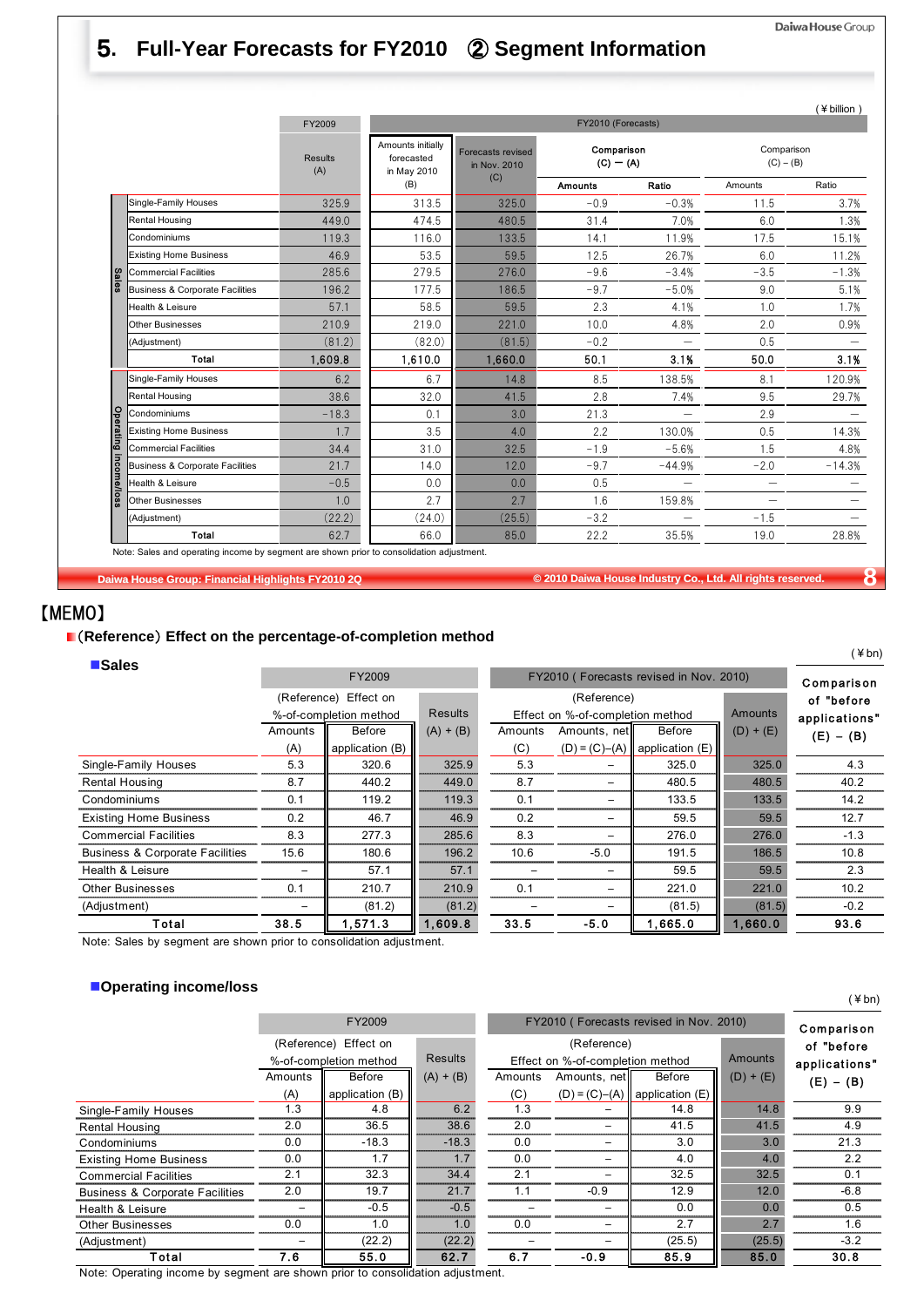#### Daiwa House Group

(¥billion)

## **(**Reference ①**) Orders Received by Business Segment (Non-Consolidated)**

|          |                         |                                 |           |         |              |                |            | (¥ billion) |
|----------|-------------------------|---------------------------------|-----------|---------|--------------|----------------|------------|-------------|
|          |                         |                                 | 2Q FY2009 |         |              |                | 2Q FY2010  |             |
|          |                         |                                 | Units     |         | <b>Units</b> |                | <b>YOY</b> |             |
|          |                         |                                 |           | Amounts |              | <b>Amounts</b> | Amounts    | Ratio       |
|          |                         | Contracting                     | 4,282     | 121.8   | 4,433        | 127.1          | 5.2        | 4.3%        |
|          | Single-                 | Subdivisions                    | 680       | 16.7    | 729          | 17.5           | 0.7        | 4.7%        |
|          | Family<br><b>Houses</b> | Land for subdivisions           |           | 22.0    |              | 24.4           | 2.3        | 10.6%       |
|          |                         | <b>Subtotal</b>                 | 4,962     | 160.6   | 5,162        | 169.0          | 8.3        | 5.2%        |
|          | <b>Rental Housing</b>   |                                 | 13,440    | 131.7   | 13,985       | 152.5          | 20.8       | 15.8%       |
| Orders   | Condominiums            |                                 | 1,432     | 46.3    | 1,249        | 44.7           | $-1.5$     | $-3.4%$     |
|          |                         | <b>Existing Homes Business</b>  |           | 19.5    |              | 26.5           | 6.9        | 35.9%       |
| received |                         | <b>Commercial Facilities</b>    |           | 81.0    |              | 76.3           | $-4.7$     | $-5.8%$     |
|          | <b>Facilities</b>       | <b>Business &amp; Corporate</b> |           | 58.1    |              | 61.2           | 3.1        | 5.5%        |
|          | <b>Resort Business</b>  |                                 |           | 2.4     |              | 2.3            | $-0.0$     | $-3.3%$     |
|          |                         | <b>Other Businesses</b>         |           | 1.8     |              | 2.4            | 0.5        | 29.7%       |
|          |                         | Total                           | 19,834    | 501.7   | 20,396       | 535.2          | 33.4       | 6.7%        |

**Daiwa House Group: Financial Highlights FY2010 2Q © 2010 Daiwa House Industry Co., Ltd. All rights reserved. 9**

## 【MEMO】

**Reference: Orders received forecasts in FY2010 revised and comparison with the revised and the initiallyforecasted**

**Orders received (non-consolidated)**

|                                    |                                            |                          |                | FY2010 (Forecasts) |                                     |              |         |                                |         |  |  |
|------------------------------------|--------------------------------------------|--------------------------|----------------|--------------------|-------------------------------------|--------------|---------|--------------------------------|---------|--|--|
|                                    |                                            |                          | FY2009 Resutls |                    | (Ref) Initial forecasts in May 2010 |              |         | Forecasts revised in Nov. 2010 |         |  |  |
|                                    |                                            | <b>Units</b>             | <b>Amounts</b> | Units<br>Amounts   |                                     | <b>Units</b> | Amounts | YOY                            |         |  |  |
|                                    |                                            |                          |                |                    |                                     |              |         | Amounts                        | Ratio   |  |  |
|                                    | Contracting                                | 8,166                    | 233.7          | 8,548              | 240.7                               | 8,560        | 246.2   | 12.4                           | 5.3%    |  |  |
| Single-<br>Family<br><b>Houses</b> | Subdivisions                               | 1,331                    | 32.8           | 1,252              | 31.0                                | 1,340        | 32.7    | $-0.1$                         | $-0.5%$ |  |  |
|                                    | Land for subdivisions                      |                          | 41.3           |                    | 44.0                                |              | 46.4    | 5.0                            | 12.2%   |  |  |
|                                    | <b>Subtotal</b>                            | 9,497                    | 307.9          | 9,800              | 315.7                               | 9,900        | 325.3   | 17.3                           | 5.6%    |  |  |
| <b>Rental Housing</b>              |                                            | 25,433                   | 245.0          | 27,250             | 270.1                               | 27,300       | 287.4   | 42.4                           | 17.3%   |  |  |
| Condominiums                       |                                            | 2,675                    | 87.7           | 2,200              | 75.1                                | 2,400        | 85.7    | $-2.0$                         | $-2.3%$ |  |  |
|                                    | <b>Existing Home Business</b>              | -                        | 42.1           |                    | 47.2                                |              | 50.8    | 8.6                            | 20.4%   |  |  |
|                                    | <b>Commercial Facilities</b>               | $\overline{\phantom{a}}$ | 156.6          |                    | 161.5                               | -            | 155.1   | $-1.4$                         | $-0.9%$ |  |  |
|                                    | <b>Business &amp; Corporate Facilities</b> | -                        | 126.9          |                    | 120.8                               | -            | 120.8   | $-6.1$                         | $-4.8%$ |  |  |
| <b>Resort Business</b>             |                                            |                          | 4.5            |                    | 4.4                                 |              | 4.6     | 0.1                            | 4.2%    |  |  |
| <b>Other Businesses</b>            |                                            | -                        | 4.0            |                    | 4.6                                 |              | 4.9     | 0.8                            | 22.2%   |  |  |
|                                    | Total                                      | 37,605                   | 975.0          | 39.250             | 1,000.0                             | 39.600       | 1.035.0 | 59.9                           | 6.1%    |  |  |

Notes: 1. The presentation of the non-consolidated segments has change in accordance with the change in that of consolidated segments.<br>2. In Rental Housing, Condominiums, Commercial Facilities, and Business and Corporate F

and buildings. 3. The YOY ratios are calculated based on the amount.